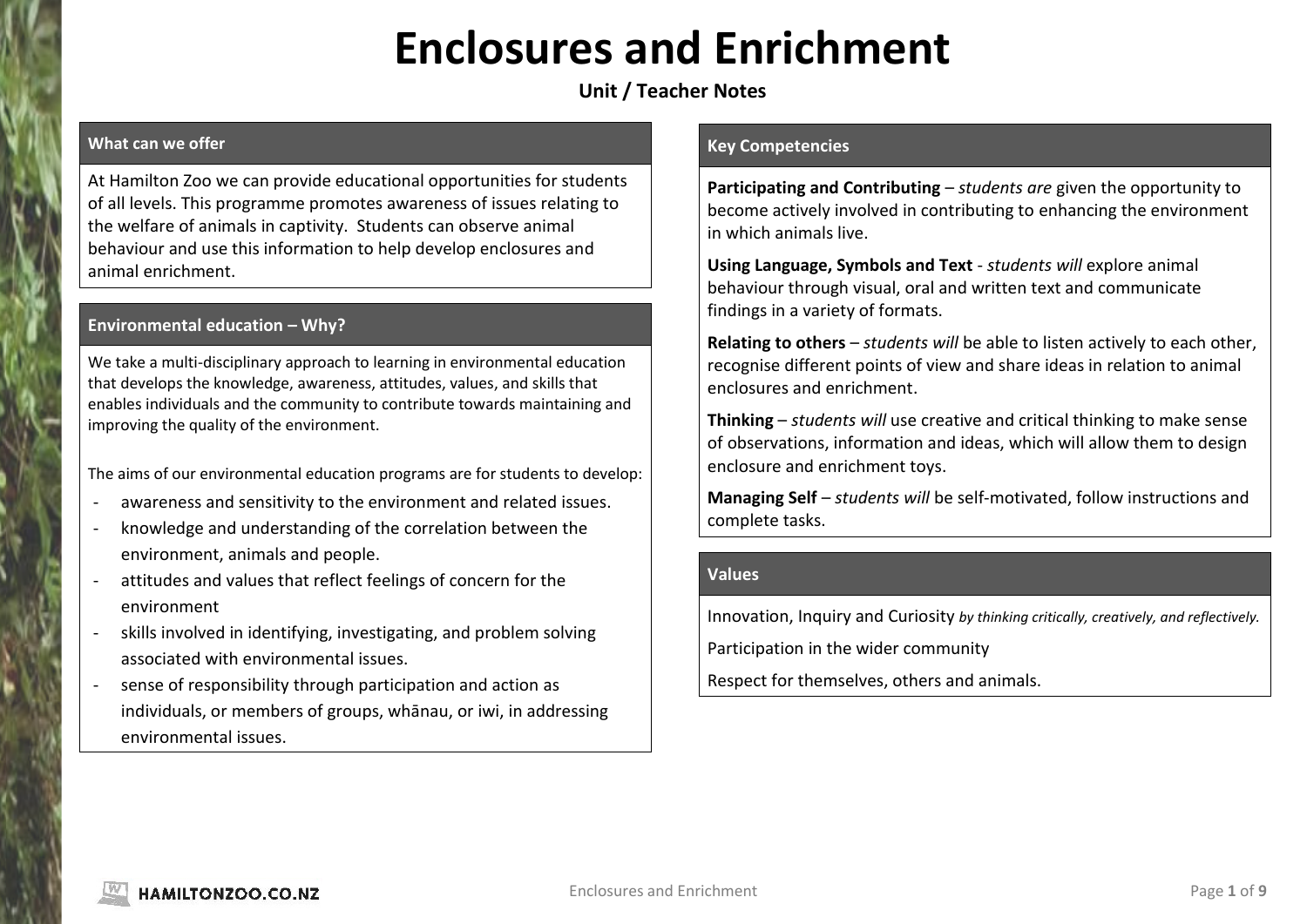#### **Possible Learning Areas / Achievement Objectives**

(main focus Technology with links to other areas)

# **Technology Level 1**

#### **Technological Practice – Planning for Practice**

 Outline a general plan for developing an enrichment toy/enclosure for an animal, identifying appropriate steps and resources.

#### **Technological Practice – Brief Development**

 Describe an enrichment toy/enclosure for an animal, identifying attributes it should have, taking account of the need and the resources available.

#### **Technological Knowledge – Technological modelling**

 Understand that functional models are used to represent reality and test design concepts, and that prototypes are used to test technological outcomes.

#### **Technological Knowledge – Technological products**

 Understand that technological products are made from materials that have performance properties.

# **Level 2**

#### **Technological Practice – Planning for Practice**

 Develop a plan that identifies the key stages and the resources required to complete an enrichment toy/enclosure for an animal.

#### **Technological Practice – Brief Development**

 Explain the outcome of the enrichment toy/enclosure, taking account of the need and the resources available.

#### **Technological Knowledge – Technological modelling**

 Understand that functional models are used to explore, test and evaluate design concepts, and that prototyping is used to test for fitness of purpose.

#### **Technological Knowledge – Technological products**

 Understand that there is a relationship between a material used and its performance properties.

# **Level 3**

#### **Technological Practice – Planning for Practice**

 Undertake planning to identify the key stages and resources required to develop an enrichment toy/enclosure. Revisit planning to include reviews and progress and identify implications for subsequent decision making.

#### **Technological Practice – Brief Development**

 Describe the nature of the enrichment toy/enclosure, explaining how it addresses the need. Describe the key attributes that enable development and evaluation.

# **Possible Learning Areas / Achievement Objectives**

#### (main focus Technology with links to other areas)

#### *Level 3 continued*

# **Technological Knowledge – Technological modelling**

• Understand that functional models are used to inform decision making, and that prototypes can be used to evaluate the fitness for further development.

#### **Technological Knowledge – Technological products**

• Understand the relationship between a material used and its performance properties.

# **Level 4**

# **Technological Practice – Planning for Practice**

• Undertake planning that includes reviewing the effectiveness of past actions and resourcing, exploring implications for future actions and accessing of resources, taking into consideration stakeholder feedback, to complete a workable enrichment toy.

# **Technological Practice – Brief Development**

• Justify the nature of designing an enrichment toy. Describe the key attributes identified in feedback, which will inform the development of the enrichment toy and its evaluation.

# **Technological Knowledge – Technological modelling**

• Understand how different forms of functional models are used to explore possibilities and to justify decision making, and how prototyping can be used to justify refinement.

# **Technological Knowledge – Technological products**

• Understand that materials can be formed, manipulated, and/or transformed to enhance the fitness for its intended purpose.

# **Level 5**

# **Technological Practice – Planning for Practice**

• Analyse their own and others' planning practices to inform the selection and use of planning tools. Use these to support and justify planning decisions that will see the development of the enrichment toy through to completion.

# **Technological Practice – Brief Development**

• Justify the nature of designing an enrichment toy. Describe the key attributes identifies in stakeholder feedback, which will inform the development of the enrichment toy and its evaluation.

# **Technological Knowledge – Technological modelling**

• Understand how evidence, reasoning, and decision making in functional modelling contribute to the development of design concepts and how prototyping can be used to justify ongoing refinement.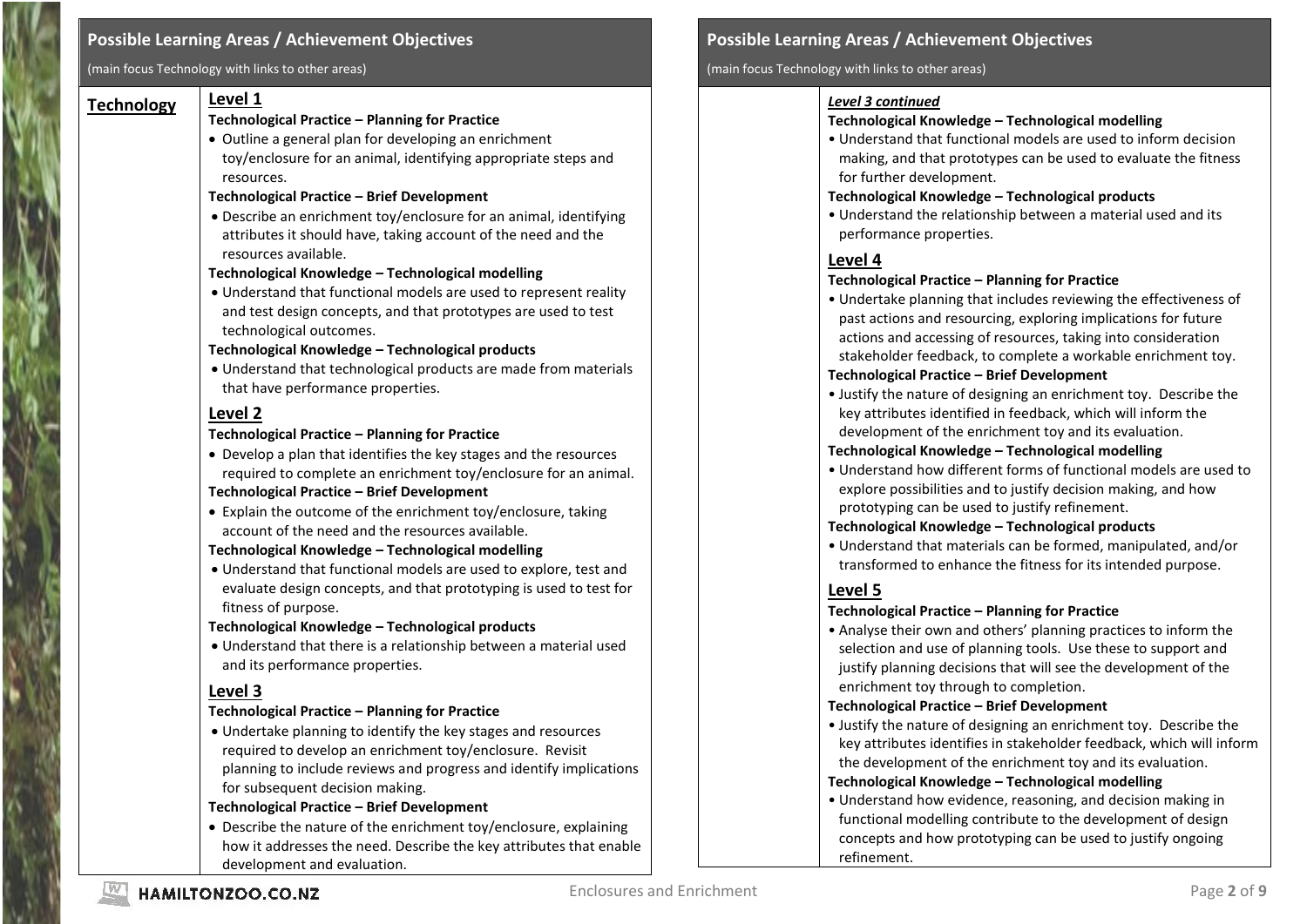#### **Possible Learning Areas / Achievement Objectives**

(main focus Technology with links to other areas)

#### *Level 5 continued*

**Technological Knowledge – Technological products**

• Understand how materials are selected, based on desired performance criteria.

# **Level 6/7/8**

#### **Technological Practice – Planning for Practice**

• Critically analyse their own and others' past and current planning practices in order to make informed selection and effective use of planning tools. Use these to support and justify ongoing planning that will see the development through to completion.

#### **Technological Practice – Brief Development**

 Justify the nature of an intended outcome in relation to the need and justify specifications in terms of key stakeholder feedback and wider community considerations.

# Science Level 1/2/3/4 **Material World – Properties and Changes of matter** • Observe describe and compare physical properties of common materials. **Living World – Ecology** • Recognise that animals are suited to their particular environment. **Level 5 Living World – Ecology** • Investigate the interdependence of living things individually and in an ecosystem. **English Listening, Reading and Viewing** Speaking, writing and Presenting **Mathematics** | Statistics, Number, Measurement **The Arts** | Music, Visual Arts **Health and Physical Education** Movement Concepts and Motor Skills – Science and Technology Relationships with Other People – Interpersonal Skills

#### **National Standards**

This is an ideal unit that can be linked to Reading, Writing and Numeracy National Standards. Choose which way best suits you to include this into an enrichment unit.

**Reading** - expose students to a variety of text (nonfiction, previous enrichment toy/enclosure plans, information on animal behaviour) see resource list on page 10 for examples of reading material suited for this topic.

**Writing** – choose a writing focus to be included in this unit (for example reports, articles, explanation, recounts of process, procedure writing)

**Numeracy** – Statistics, Measurement, Number

# **Learning Intentions**

- Respect self, others and the environment
- Communicate effectively
- Solve problems efficiently

# **Why Enrichment?**

Environmental enrichment improves or enhances zoo environments for animals, stimulating them to investigate and interact with their surroundings. We enrich animal environments by enclosure design as well as making changes to structures in their enclosures, presenting novel objects and smells for them to investigate and explore, and by changing how we present food to them. Doing all of these things alleviates boredom by giving animals more choice of activity.

It encourages them to forage, hunt and handle their food in ways that are natural to them in the wild. The traditional method of feeding zoo animals out of a feed pan does little to stimulate complex feeding behaviours. Enrichment keeps zoo animals active and interested in their environment.

For these reasons, enrichment improves animal welfare. It also enhances the public's experience of animals. And, for the endangered species we breed in zoos, enrichment can help reduce stress and promote successful reproduction.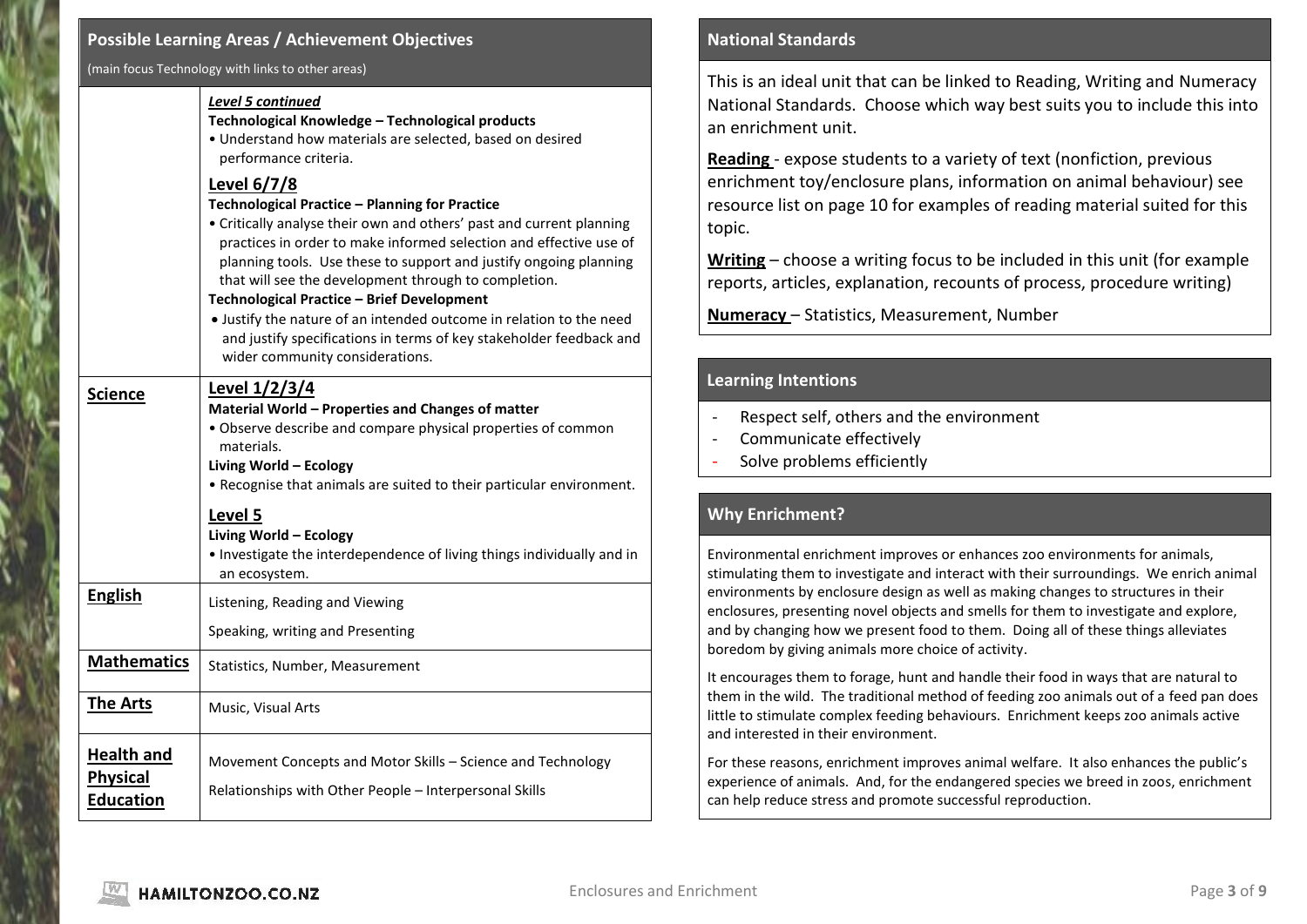#### **Examples of Animal Enrichment**

- Initial design of enclosures taking into account behaviours you would like to see the animals display
- Keeper conditioning animals to carry out certain tasks
- Toys that encourage animals to hunt for their food
- Adding items in the enclosure to encourage curiosity e.g. furniture
- Adding scents and sounds into enclosures
- Changing outlook and features of enclosures e.g. trees, water hole
- Including new animals into the enclosure (an example of this is the savannah area)
- Modifying diet, the way they are fed, positions they are fed

# **Possible Learning Experiences**

- Investigate the connectedness of the environment and an animal.
- Recognise some ways in which zoos are enhancing the environment for animals. What enrichment is already been carried out? Write a report on this.
- Develop observational skills and be able to report findings in either a written or verbal format.
- Carry out a process to design an enclosure/enrichment toy for a given animal, making sure you have taken into account information from keepers' information gathered and/or observation.
- Construct an enrichment toy that you have designed either as a class/group or individually. Remembering that most technological devices need to be tested and re-designed to make the final product more durable and meaningful.
- Record the procedure taken to design and make an enrichment toy, taking into account accurate measurement so that the toy can be reproduced.

# **Key Concepts / Big Picture**

- Everything has a place on earth and zoos have the role in protecting habitats and species.
- There is a correlation between us and animals. Our actions can contribute to the environment in which animals live.

# **Vocabulary**

Enrichment, behaviours, physiological, psychological, enclosure, environment, scents, training, stimulate, enhancement, foraging, prototype, modify, observation, habitat, construction, design, captivity.

# **Possible Assessment / Success Criteria**

- Describe the process you have taken to construct an enrichment toy.
- Explain why it is important for animals that live in zoos to have a positive environment to live in.
- Be able to match enrichment toys that would be appropriate for certain animals.
- Identify actions that Hamilton Zoo has already taken to enhance their animals' environments.
- Construct an enrichment toy that you have designed and explain why this design has (or has not) worked.

# **Pre-visit Learning**

- Discuss what we already know about the animal we will be observing. This could then be reinforced in the zoo classroom prior to observing animal.
- Discuss what enrichment is and what they think they might see in an animal enclosure.
- What ideas for enrichment do you already have?
- What types of questions would be important to be answered by zoo staff before starting to design an enclosure/enrichment toy?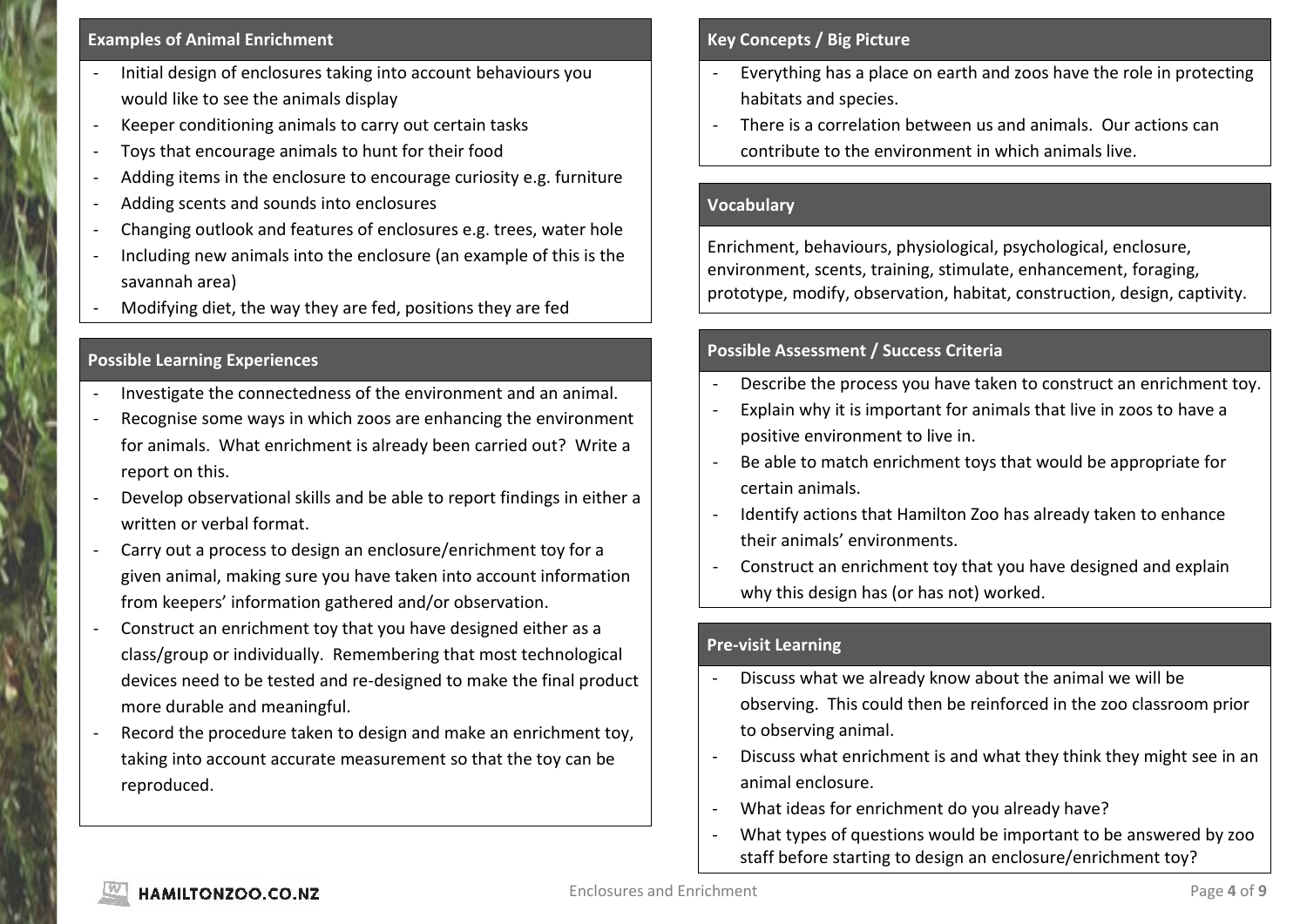#### **Learning at the Zoo**

#### **Have an education lesson in the zoo classroom and:**

- learn about a particular animal and its environment both naturally and in the zoo.
- look at different enclosure designs and what materials are used.
- look at enrichment toys up close. How do they work?

#### **With a walk around the zoo**

- Observe animal behaviour and how do they use the environment within their enclosure.
- Identify enrichment in different enclosures
- Observe an animal and record what is important to know before designing an enrichment toy. (e.g. if it needs to be hung... is there somewhere to hang it?)

# **Post-visit Learning**

- Use information gathered at the zoo to follow a design procedure for an enclosure/enrichment toy. Taking into account available resources.
- Carry out an individual, group or class inquiry to come up with an enrichment toy that will be able to be presented to the zoo (would be good to re-visit the zoo to see this enrichment toy tested). Brainstorm ways for improvement.
- After observing an animal design a model of an animal enclosure making sure all aspects of their behaviour has been accounted for.



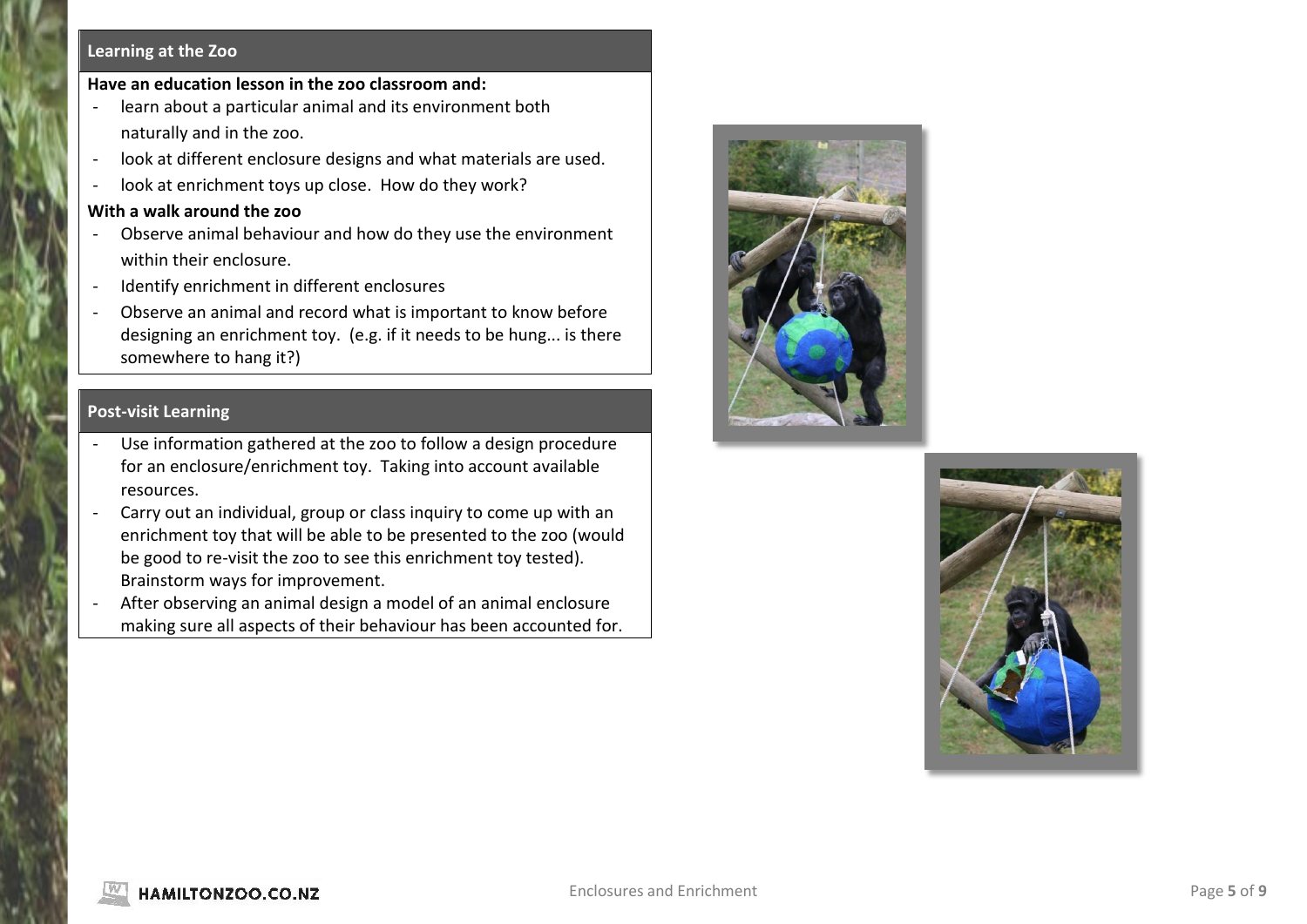| <b>Suggested Enclosure/Enrichment Inquiry Unit</b>                                       |                                                                                                                                                                                                                                                                                                                                                                                                                                                                                                                                                                                                                          |                                                                                                                                                                  |  |
|------------------------------------------------------------------------------------------|--------------------------------------------------------------------------------------------------------------------------------------------------------------------------------------------------------------------------------------------------------------------------------------------------------------------------------------------------------------------------------------------------------------------------------------------------------------------------------------------------------------------------------------------------------------------------------------------------------------------------|------------------------------------------------------------------------------------------------------------------------------------------------------------------|--|
| <b>Inquiry Questions</b>                                                                 | <b>Activity</b>                                                                                                                                                                                                                                                                                                                                                                                                                                                                                                                                                                                                          | <b>Teachable moments</b>                                                                                                                                         |  |
| What do we know about how animals live<br>in zoos?                                       | Get students to brainstorm what they already know about how animals<br>live in the zoo. Is this the same as if they were in the wild? What is the<br>same/different? Are all zoos the same? Is each enclosure for different<br>animals the same? Record what students know.                                                                                                                                                                                                                                                                                                                                              | How do we brainstorm?<br>Working collaboratively $-$ we can learn a lot from what<br>others know.                                                                |  |
| What would we like to find out about<br>animal environments at the zoo / in the<br>wild? | Get students to come up with a list of questions they would like to find<br>out about enclosures in which animals are housed at the zoo? This could<br>be done as a class, in groups or individually. Group these questions into<br>categories. E.g. natural environment (trees, grass area etc.), feeding,<br>play, sleeping, interaction with other animals.                                                                                                                                                                                                                                                           | How do we ask a good question? - Open / closed<br>questions.                                                                                                     |  |
| What is Enrichment?                                                                      | Explain what enrichment is to students. This may be in the form of<br>diagrams, worksheets or photos. Look at the different animal enrichment<br>that has been designed for certain animals. Now that they know a little<br>more about enrichment are there any more questions that they could add<br>to their questions list. Have any of their questions been answered?<br>Come up with a class definition of what enrichment is. E.g. Enrichment<br>is                                                                                                                                                                | Looking at different resources to gather information.<br>E.g. books, internet, people, libraries, zoos etc.<br>How do we sum up all the information we now know. |  |
| What type of enrichment do humans<br>need? What would it be like if we had<br>none?      | Look at a day in the life of a child at school. What types of things are put<br>in place to make the environment enriching for us as kids? Why is it<br>important for us to have these? What would it be like if we were only<br>allowed to sit on the carpet each day with our arms and legs folded?<br>What do teachers do to make school a little more interesting?                                                                                                                                                                                                                                                   | Understanding enrichment from a human perspective.                                                                                                               |  |
| <b>Big Question</b>                                                                      | With all the questions that we have come up with is there a way that we<br>can make this into a 'Big Picture' question? This could explain the process<br>that we are going to take to come up with a final product. It may need a<br>bit of guidance from the teacher if HOT questioning has not been<br>covered. E.g. Explain what animal enrichment is and why it is important,<br>examine the natural behaviour and characteristics of an animal and<br>design and construct an animal enclosure/enrichment prototype to<br>encourage the animals' natural behaviour and prevent boredom when it<br>is in captivity. | Higher Order Thinking Question                                                                                                                                   |  |

۲

b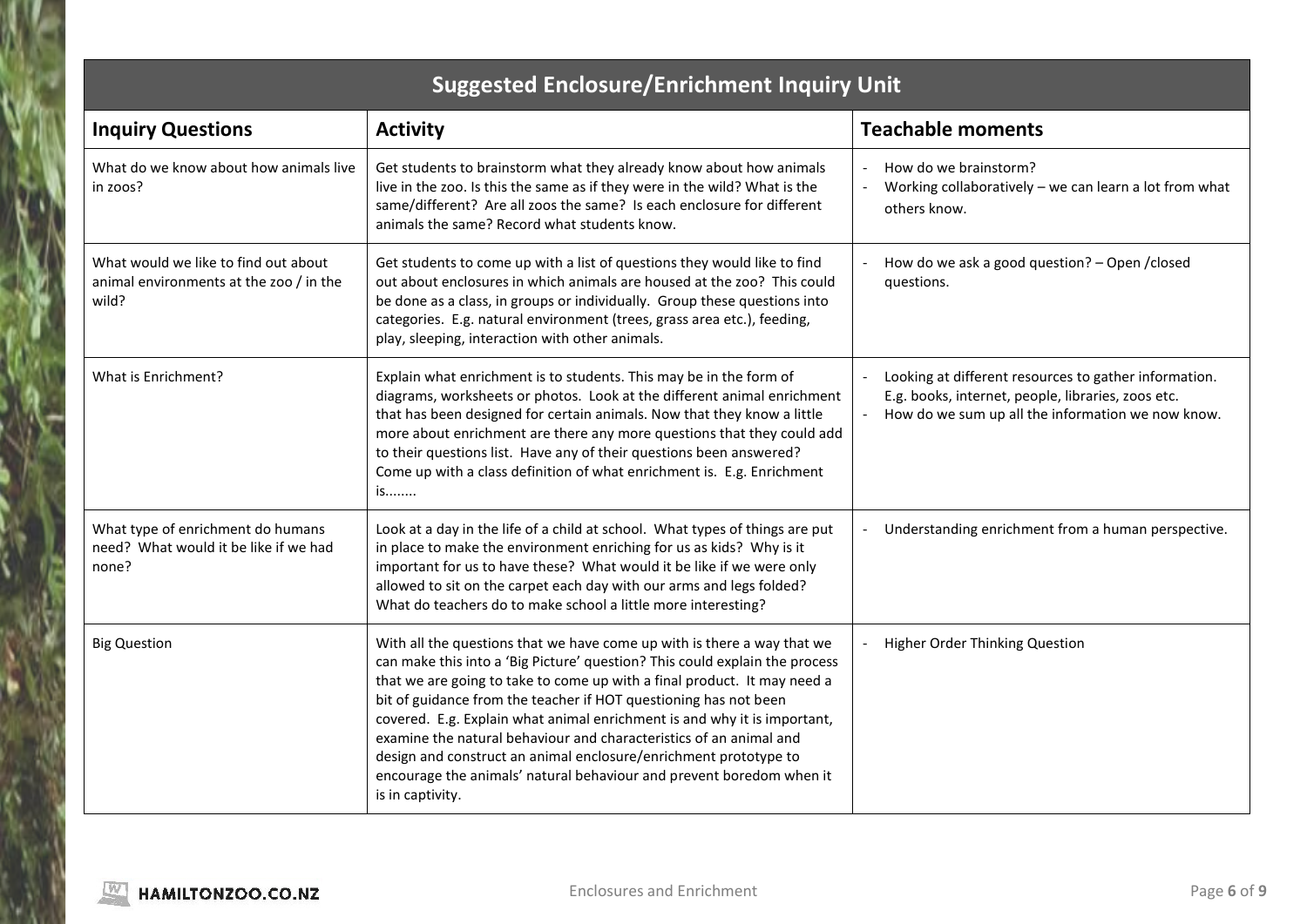# **Suggested Enclosure/Enrichment Toy Inquiry Unit**

| <b>Inquiry Questions</b>                       | <b>Activity</b>                                                                                                                                                                                                                                                                                                                                                                                       | <b>Teachable moments</b>                                                                                                                      |
|------------------------------------------------|-------------------------------------------------------------------------------------------------------------------------------------------------------------------------------------------------------------------------------------------------------------------------------------------------------------------------------------------------------------------------------------------------------|-----------------------------------------------------------------------------------------------------------------------------------------------|
| Understanding a bit about animals in<br>ZOOS.  | Introduce students to some of the animals they will find at their local zoo.<br>What animal/s do you think might need enrichment? What might some of<br>this enrichment look like? Can a bird use the same enrichment as a<br>chimpanzee? Some students may have already done some research and<br>have more to offer. Choose one animal they would like to design an<br>enclosure or enrichment for. | Being able to explain/draw a design they are visualising.<br>Understanding how different animals have different<br>behaviours.<br>Researching |
| What can enrichment be made from?              | Visit to the Hamilton Zoo. Have a close look at enclosures and<br>enrichment that is used at Hamilton Zoo. How and what is it made of?<br>How does it work? What animal would it best be suited and why? Could<br>it be made from another product? Why/ why not? How is it placed<br>within the animals' environment?                                                                                 | Research skills<br>Using prior knowledge<br>Identification of materials<br>Logic and Reasoning                                                |
| Observation of an animal and its<br>enclosure. | It is best to choose just one animal at the zoo to study. Chimpanzee, kea,<br>meerkat and monkeys are the most common places you can see an<br>enrichment put into practice. Things we need to know about an animal<br>before we can design enrichment.                                                                                                                                               | Field Trip<br>Observation of animal and environment                                                                                           |
|                                                | What can your animal do/not do?<br>What is the zoo habitat that they live in? Does it have trees,<br>water etc.?<br>Who lives with your animal?<br>What does your animal like to eat? How do they eat? Do they<br>use hands/fingers or noses?<br>How does your animal move around?                                                                                                                    |                                                                                                                                               |
| Observation of behaviour                       | How is your animal behaving around other animals? What is the reason<br>for this behaviour? E.g. playing together, fighting, hiding, making noises<br>Does this behaviour change when new enrichment is introduced? This<br>would be a great opportunity for the children to be exposed to a keeper<br>talk where enrichment is introduced.                                                           | Field Trip<br>Observation of behaviour and how this changes                                                                                   |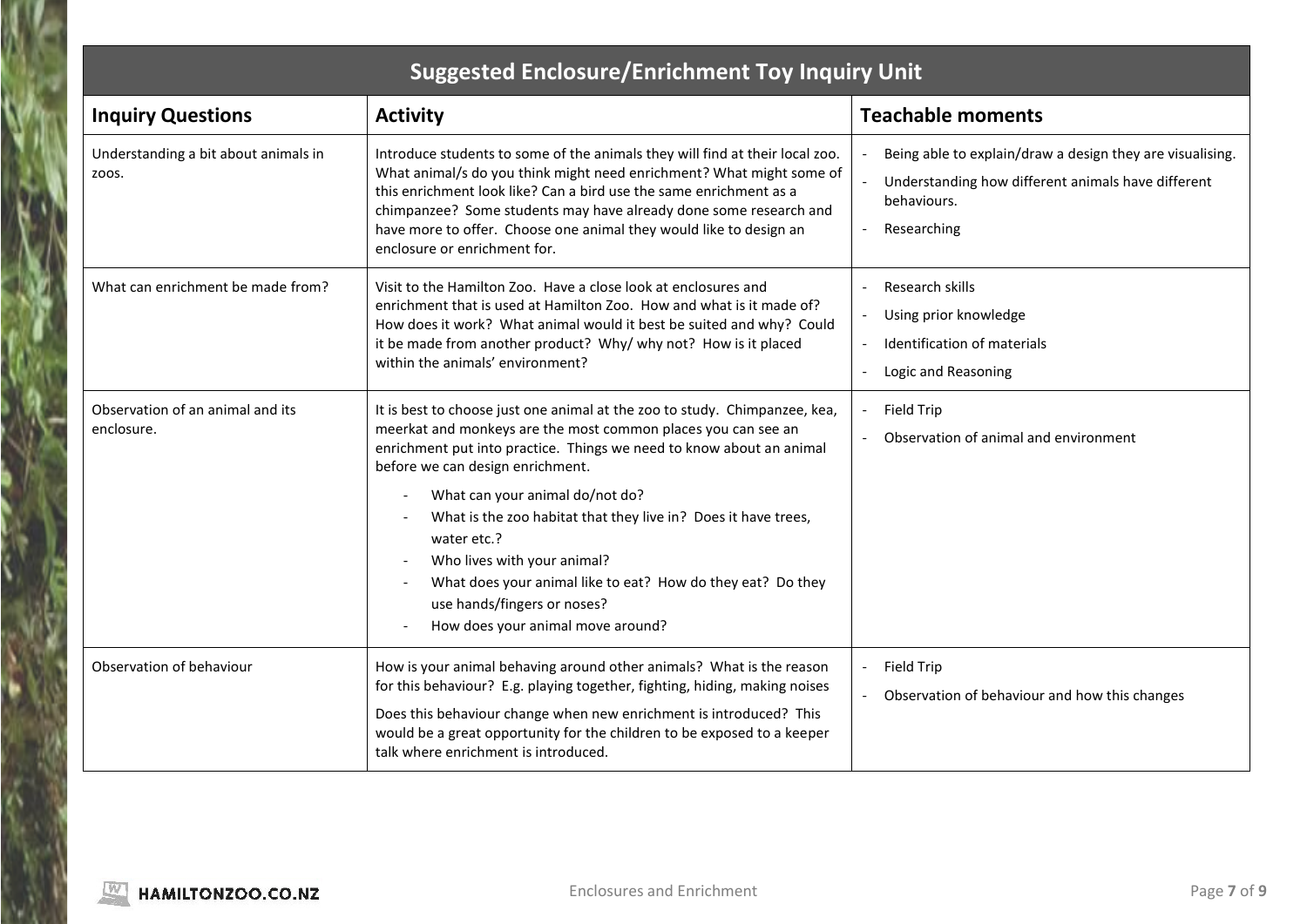| <b>Suggested Enclosure/Enrichment Toy Inquiry Unit</b> |                                                                                                                                                                                                                                                                                                                                                                                                                                                         |                                                                                                                         |  |  |
|--------------------------------------------------------|---------------------------------------------------------------------------------------------------------------------------------------------------------------------------------------------------------------------------------------------------------------------------------------------------------------------------------------------------------------------------------------------------------------------------------------------------------|-------------------------------------------------------------------------------------------------------------------------|--|--|
| <b>Inquiry Questions</b>                               | <b>Activity</b>                                                                                                                                                                                                                                                                                                                                                                                                                                         | <b>Teachable moments</b>                                                                                                |  |  |
| Design Criteria                                        | What are we going to do with all this information we have gathered? Can<br>we come up with criteria for our design? As a group, children could come<br>up with their own enclosure or enrichment designs. Sketch their ideas<br>and present to the group. Critique designs noting the bits that will work<br>and those that will not. Pull ideas together to come up with a modified<br>deign. Do we need to do more research? (costs, materials etc.). | Processing Information<br>Criteria - what does that mean?<br>Sketching<br>$\overline{\phantom{a}}$<br>Critiquing others |  |  |
| Prototype/model                                        | What process will we need to make our prototype/model? What<br>materials, equipment, skills, expertise, and time frame will we need to be<br>able to make this? Have we got all that we need? Where can we source<br>it if we do not? If we don't have everything we need $-$ can we modify it?                                                                                                                                                         | Refine design based on what we can do and get.                                                                          |  |  |
| Does it work?                                          | Test prototype/model out and reflect on the functionality. Does there<br>need to be any changes made? (At this point you may wish to send the<br>design through to keepers so that they can suggest any improvements)                                                                                                                                                                                                                                   | Reflection                                                                                                              |  |  |
| Let's see it in action                                 | Revisit the zoo and present the enrichment to the keeper. Do they think<br>it will work? Will it be safe in the environment? If the zoo keeper is happy<br>to put the enrichment into the enclosure then observe what happens.<br>What worked? What didn't work? Could you see any way for<br>improvement?                                                                                                                                              | Field Trip<br>Observation                                                                                               |  |  |
| Presenting                                             | Students present their design, their journey and what they learnt along<br>the way.                                                                                                                                                                                                                                                                                                                                                                     | Presenting ideas - PowerPoint, poster, speech etc.<br>Peer Assessment                                                   |  |  |
| Reflection - Evaluation of process                     | What have we achieved? What would we have done differently? Have<br>we answered our Big Question?                                                                                                                                                                                                                                                                                                                                                       | Reflection<br>Evaluation                                                                                                |  |  |

ľ١